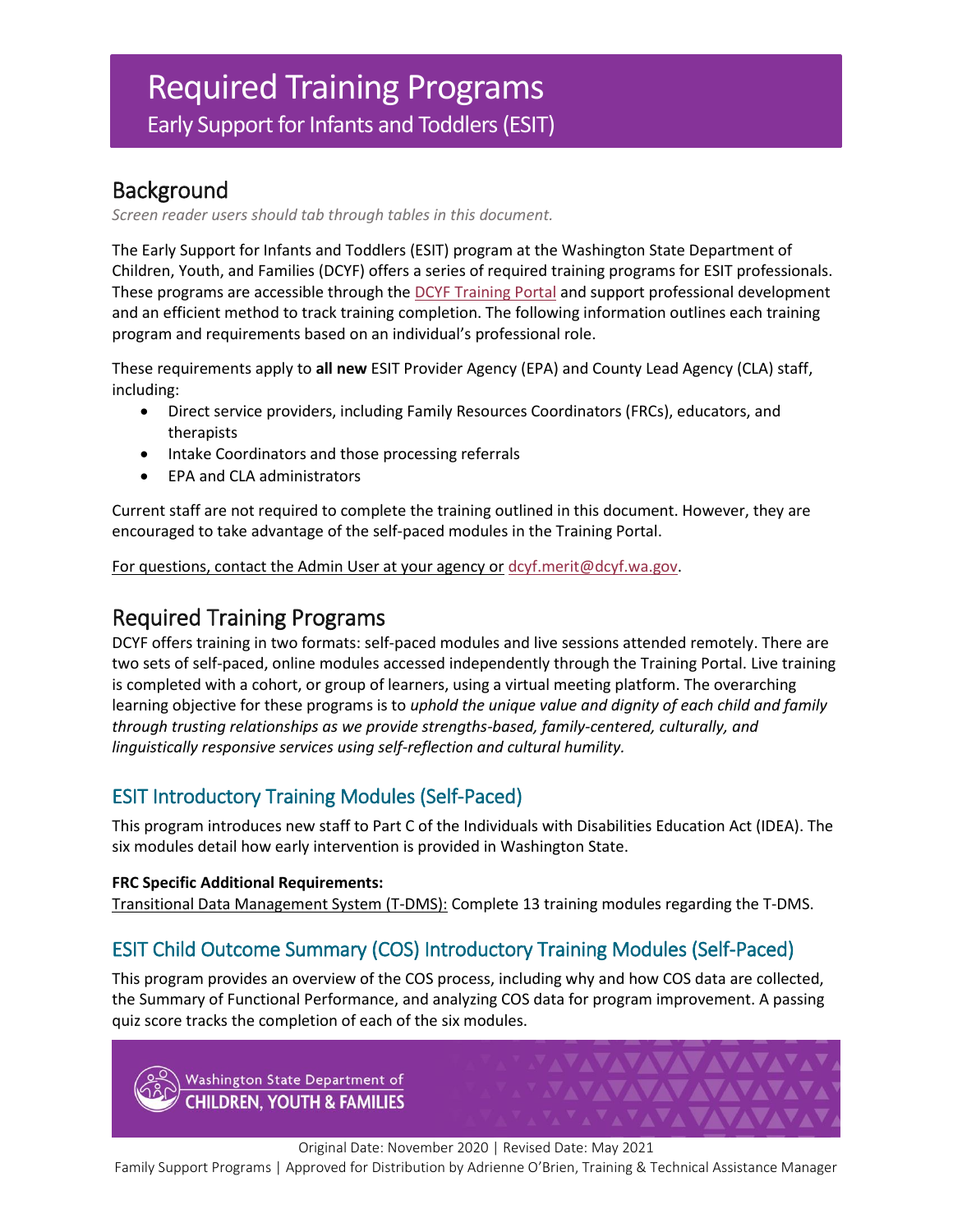#### Introductory Professional Learning Community (Live)

This program includes five opportunities for direct service providers and program administrators to explore the implementation of ESIT services. New staff will complete these sessions as a cohort, determined by the date of hire.

## Required Training Programs Based on Professional Role

Each new staff member holding one or more of the roles below must complete all training required for that role. Complete step 1 before beginning step 2.

**Note**: If you have multiple roles and one is FRC, select *ESIT Service Provider: FRC* in the Training Portal.

#### ESIT Service Provider: FRC (Any Professional Designated as an FRC)

|        | <b>Introductory Training Modules (5.5 hours)</b>                                                |
|--------|-------------------------------------------------------------------------------------------------|
| Step 1 | <b>T-DMS Training Modules (2 hours)</b>                                                         |
|        | COS Training Modules 1 through 4 (2.75 hours)                                                   |
|        | FRC Supervisors and/or Lead FRCs Only: COS Training Modules 1 through 6 (5.5 hours)             |
|        | Upon completion of step 1 an FRC is considered certified by DCYF                                |
| Step 2 | Introductory Professional Learning Community Within first 6 months of hire. See schedule below. |
| Step 3 | FRC Continuing Education (12 hours). Year 2 and beyond.                                         |

#### ESIT Service Provider: Other (Includes Therapists, Educators, Social Workers, Etc.)

| Step 1 | <b>Introductory Training Modules (5.5 hours)</b>                                                |
|--------|-------------------------------------------------------------------------------------------------|
|        | <b>COS Training Modules 1 through 4 (2.75 hours)</b>                                            |
|        | Supervisors and/or Lead Staff Only: COS Training Modules 1 through 6 (5.5 hours)                |
| Step 2 | Introductory Professional Learning Community Within first 6 months of hire. See schedule below. |

#### ESIT Intake and Referral (Any Professional Whose Primary Role is to Process Referrals and Conduct or Coordinate Intake Visits)

| Step 1 | <b>Introductory Training Modules (5.5 hours)</b>                                                |
|--------|-------------------------------------------------------------------------------------------------|
|        | <b>T-DMS Training Modules (2 hours)</b>                                                         |
|        | <b>COS Training Modules 1 through 4 (2.75 hours)</b>                                            |
| Step 2 | Introductory Professional Learning Community Within first 6 months of hire. See schedule below. |

#### ESIT Agency Admin (Program Directors, Executive Directors, or Other Administrators with an EPA or CLA)

|        | Step 1   Introductory Training Modules (5.5 hours)                                              |
|--------|-------------------------------------------------------------------------------------------------|
|        | <b>COS Training Modules 1 through 6 (5.5 hours)</b>                                             |
| Step 2 | Introductory Professional Learning Community Within first 6 months of hire. See schedule below. |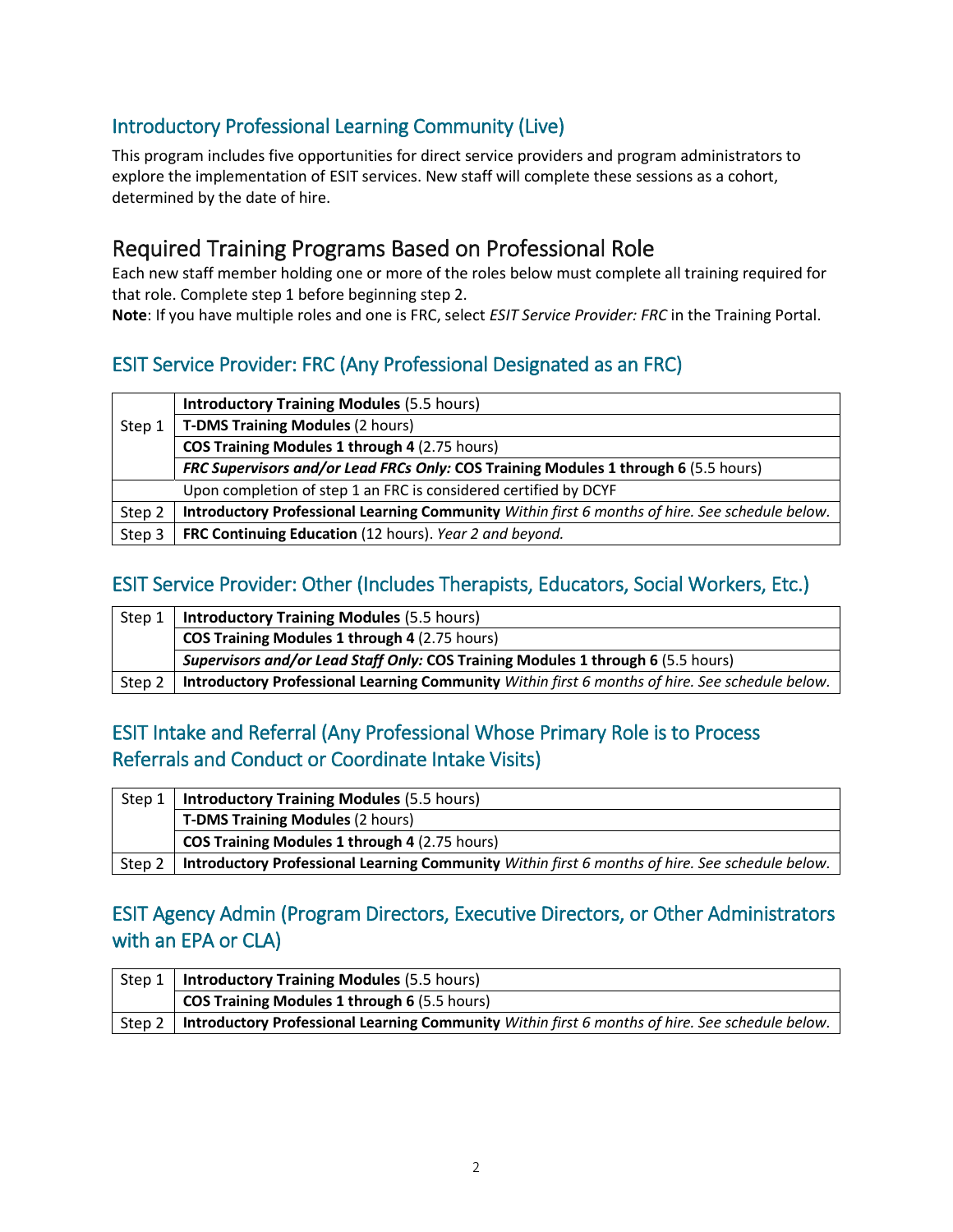## Schedule for Step 2: Introductory Professional Learning Community (PLC) for the 2021-22 Contract Year

Depending on the professional role, each new staff member will join a cohort to complete a series of five sessions. Register through the Training Portal.

## Cohort 1 (July-October)

| July 13, 2021   | Aug. 10 & 17, 2021   | Sept. 14, 2021   | $\bigcup$ Oct. 12, 2021 |
|-----------------|----------------------|------------------|-------------------------|
| $\mathsf{PLC}1$ | PLC 2 (two sessions) | PLC <sub>3</sub> | PLC <sub>4</sub>        |

#### Cohort 2 (November-February)

| Nov. 9, 2021 | Dec. 7 & 14, 2021    | Jan. $11, 2022$  | Feb. 8, 2022     |
|--------------|----------------------|------------------|------------------|
| PLC 1        | PLC 2 (two sessions) | PLC <sub>3</sub> | PLC <sub>4</sub> |

#### Cohort 3 (March-June)

| <b>March 8, 2022</b> | April 12 & 19, 2022  | May 10, 2022     | June 14, 2022    |
|----------------------|----------------------|------------------|------------------|
| PLC 1                | PLC 2 (two sessions) | PLC <sub>3</sub> | PLC <sub>4</sub> |

## Example Training Schedules Based on Month of Hire

Use this information as a guide to develop a training schedule for new staff. They will join a cohort based on their month of hire. Completion of all training in the scheduled order is essential to benefit from participating in a cohort of peers and acquiring knowledge and skill necessary for each role. Communicate with DCYF ESIT regarding any challenges in completing all required training within six months of hire.

| July: Cohort 1   |                  |                  |                  |            |            |
|------------------|------------------|------------------|------------------|------------|------------|
| Month 1          | Month 2          | Month 3          | Month 4          | Month 5    | Month 6    |
| (July)           | (August)         | (September)      | (October)        | (November) | (December) |
| Complete         | <b>PLC 2 (2)</b> | PLC <sub>3</sub> | PLC <sub>4</sub> |            |            |
| modules and      | sessions)        |                  |                  |            |            |
| PLC <sub>1</sub> |                  |                  |                  |            |            |

| May: Cohort 1 |          |                  |                  |                  |                  |  |  |
|---------------|----------|------------------|------------------|------------------|------------------|--|--|
| Month 1       | Month 2  | Month 3          | Month 4          | Month 5          | Month 6          |  |  |
| (May)         | (June)   | $(\text{July})$  | (August)         | (September)      | (October)        |  |  |
| Complete      | Complete | PLC <sub>1</sub> | <b>PLC 2 (2)</b> | PLC <sub>3</sub> | PLC <sub>4</sub> |  |  |
| modules       | modules  |                  | sessions)        |                  |                  |  |  |

| Sep: Cohort 2                |                      |                       |                               |                      |                       |  |  |  |
|------------------------------|----------------------|-----------------------|-------------------------------|----------------------|-----------------------|--|--|--|
| <b>Month</b><br>1(September) | Month 2<br>(October) | Month 3<br>(November) | Month 4<br>(December)         | Month 5<br>(January) | Month 6<br>(February) |  |  |  |
| Complete<br>modules          | Complete<br>modules  | PLC 1                 | <b>PLC 2 (2)</b><br>sessions) | PLC <sub>3</sub>     | PLC <sub>4</sub>      |  |  |  |